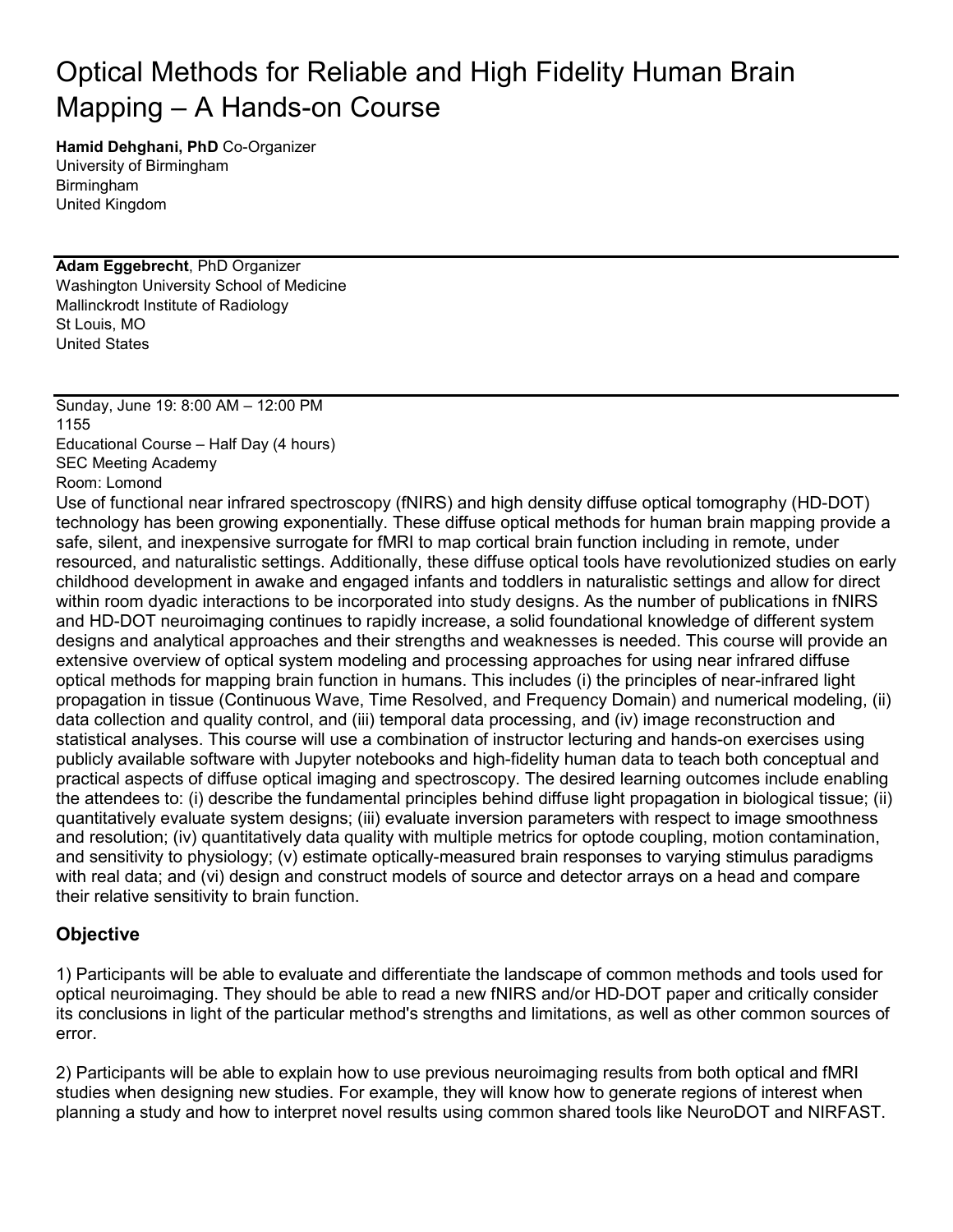3) Participants who participate in the hands-on tutorials will be able to perform a range of modeling and analyses using open-source tools in Python and/or tools in Matlab. Both will be presented and supported through the use of parallel Jupyter notebooks for each processing language.

#### **Target Audience**

This course will be useful for researchers and clinicians with any of these three goals:

- 1) To understand fNIRS and HD-DOT methods, limitations, and interpretation.
- 2) To quantitatively assess and track data quality and sources of spurious variance.
- 3) To perform optical neuroimaging analyses in a reproducible manner.

## **Presentations**

#### **Intro to tissue optics and system designs**

This lecture will briefly discuss the physics of diffuse optics in biological tissue and common measurement system designs with a focus on functional human brain mapping. Case study 1*: Calculating sensitivity of a given system design*. Attendees will explore how system design parameters including modulation frequency and source-detector layout effect sensitivity to brain function.

#### Presenter

*Hamid Dehghani, PhD*, University of Birmingham, Birmingham United Kingdom

#### **Data collection and quality control**

This lecture will present challenges in data collection with comparisons between various approaches for assessing data quality. The lecture will also discuss assessing and visualizing data quality at multiple levels with real data to explore cap coupling quality, metrics of motion, and sensitivity to physiology and brain function.

### Presenter

*Chiara Bulgarelli, PhD*, University College London, London United Kingdom